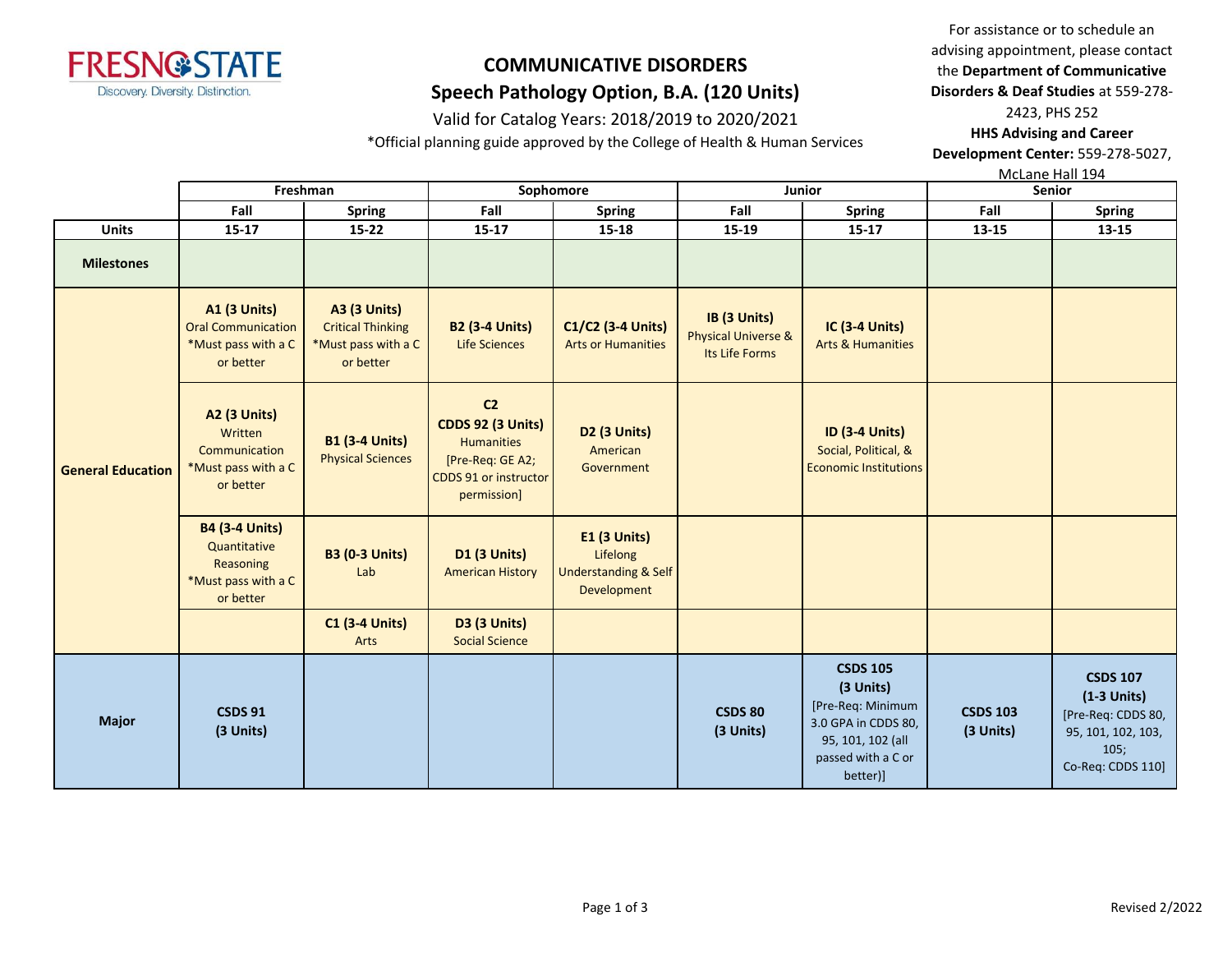

### Valid for Catalog Years: 2018/2019 to 2020/2021

\*Official planning guide approved by the College of Health & Human Services

For assistance or to schedule an advising appointment, please contact the **Department of Communicative Disorders & Deaf Studies** at 559-278-

2423, PHS 252 **HHS Advising and Career Development Center:** 559-278-5027,

McLane Hall 194

|              |       | Freshman      |       | Sophomore     | Junior                       |                                                                                                                                 | Senior                                                                                                                           |                                                                                                                              |
|--------------|-------|---------------|-------|---------------|------------------------------|---------------------------------------------------------------------------------------------------------------------------------|----------------------------------------------------------------------------------------------------------------------------------|------------------------------------------------------------------------------------------------------------------------------|
|              | Fall  | <b>Spring</b> | Fall  | <b>Spring</b> | Fall                         | <b>Spring</b>                                                                                                                   | Fall                                                                                                                             | <b>Spring</b>                                                                                                                |
| <b>Units</b> | 15-17 | 15-22         | 15-17 | 15-18         | 15-19                        | 15-17                                                                                                                           | 13-15                                                                                                                            | 13-15                                                                                                                        |
|              |       |               |       |               | <b>CSDS 95</b><br>(3 Units)  | <b>CSDS 109</b><br>(3 Units)<br>[Pre-Req: Minimum<br>3.0 GPA in CDDS 80,<br>95, 101, 102 (all<br>passed with a C or<br>better)] | <b>CSDS 115</b><br>(3 Units)<br>[Pre-Req: Minimum<br>3.0 GPA in CDDS 80,<br>95, 101, 102 (all<br>passed with a C or<br>better)]  | <b>CSDS 110</b><br>(3 Units)<br>[Pre-Req: CDDS 80,<br>95, 101, 102, 105;<br>Co-Req: CDDS 107]                                |
|              |       |               |       |               | <b>CSDS 101</b><br>(3 Units) | <b>CSDS 114</b><br>(3 Units)                                                                                                    | <b>CSDS 117</b><br>(3 Units)<br>[Pre-Req: Minimum<br>3.0 GPA in CDDS 80,<br>95, 101, 102 (all<br>passed with a C or<br>better)]  | <b>CSDS 116</b><br>(3 Units)<br>[Pre-Req: CDDS 105,<br>109, or 115]                                                          |
| <b>Major</b> |       |               |       |               | <b>CSDS 102</b><br>(3 Units) |                                                                                                                                 | <b>CSDS 128</b><br>$(1-3$ Units)<br>[Pre-Req: CDDS 80,<br>95, 102; Co-Req:<br>CDDS 131]<br>*Priority will be given<br>to seniors | <b>CSDS 172</b><br>(3 Units)<br>[Pre-Req: Minimum<br>3.0 GPA in CDDS 80,<br>95, 101, 102 (C or<br>better in each<br>course)] |
|              |       |               |       |               |                              |                                                                                                                                 | <b>CSDS 131</b><br>(3 Units)<br>[Pre-Req: CDDS 80,<br>95, 102; Co-Req:<br>CDDS 128]<br>*Priority will be given<br>to seniors     |                                                                                                                              |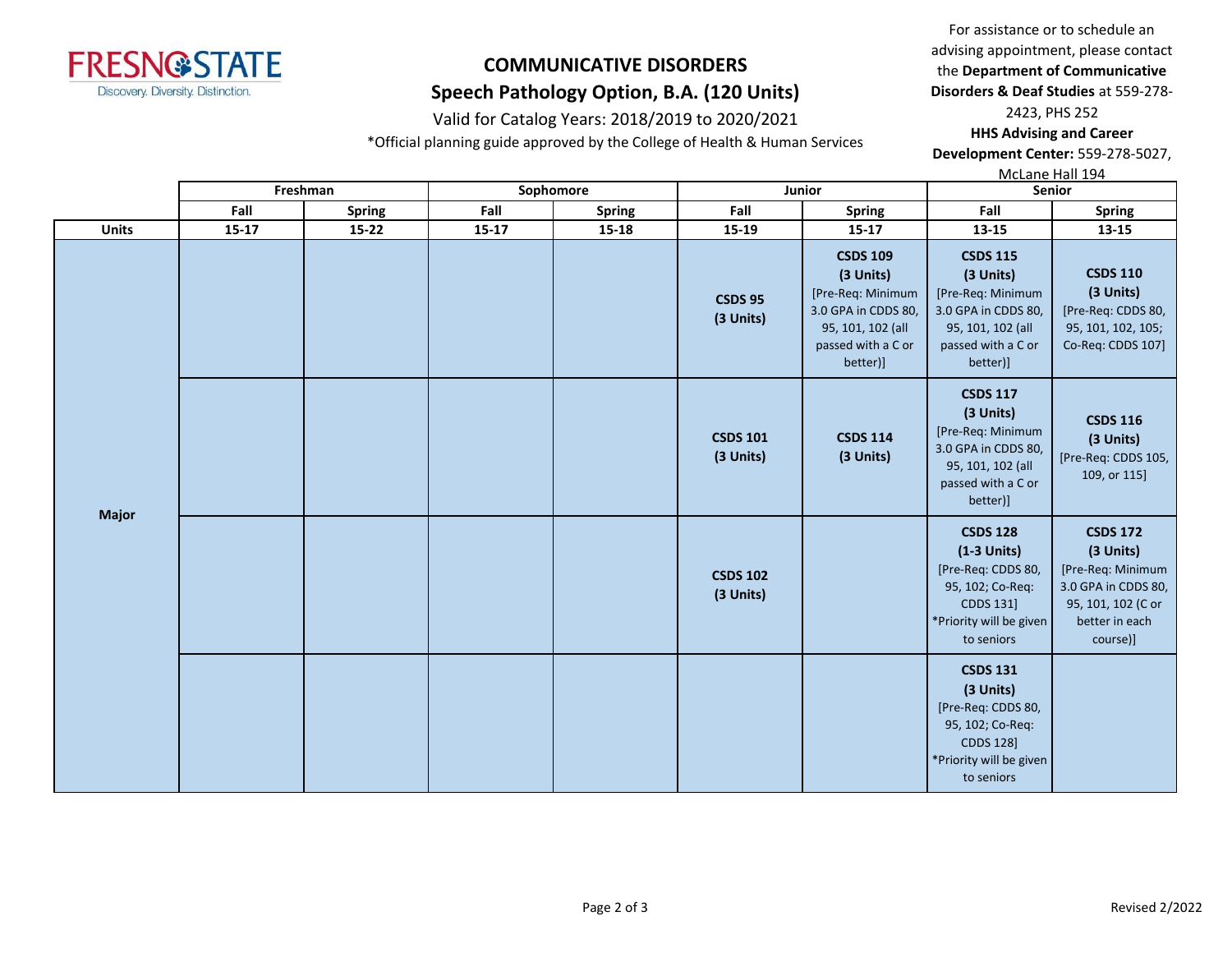

#### Valid for Catalog Years: 2018/2019 to 2020/2021

\*Official planning guide approved by the College of Health & Human Services

For assistance or to schedule an advising appointment, please contact the **Department of Communicative Disorders & Deaf Studies** at 559-278- 2423, PHS 252 **HHS Advising and Career** 

**Development Center:** 559-278-5027,

McLane Hall 194

|                                                        | Freshman        |                 | Sophomore       |                 | Junior                                                                                                        |               | Senior |                                                 |
|--------------------------------------------------------|-----------------|-----------------|-----------------|-----------------|---------------------------------------------------------------------------------------------------------------|---------------|--------|-------------------------------------------------|
|                                                        | Fall            | <b>Spring</b>   | Fall            | <b>Spring</b>   | Fall                                                                                                          | <b>Spring</b> | Fall   | <b>Spring</b>                                   |
| <b>Units</b>                                           | $15 - 17$       | $15 - 22$       | $15 - 17$       | $15 - 18$       | $15 - 19$                                                                                                     | $15 - 17$     | 13-15  | 13-15                                           |
| <b>Additional</b><br>Graduation<br><b>Requirements</b> | <b>Elective</b> | <b>Elective</b> | <b>Elective</b> | <b>Elective</b> | <b>UDWS (0-4 Units)</b><br>*Upper Division<br>Writing Exam OR "W"<br>Course (must pass<br>with a C or better) |               |        | MI (3 Units)<br>Multicultural/<br>International |
|                                                        |                 | <b>Elective</b> |                 | <b>Elective</b> |                                                                                                               |               |        |                                                 |

#### **FOOTNOTES:**

**Prerequisites/Corequisites:** Other restrictions may apply. Please see your course catalog for detailed prerequisite/corequisite requirements.

**Grade Requirements:** CR/NC grading is not permitted for CDDS majors for any coursework required in the major, with the exception of clinical courses.

General Education: Units in this area may be used toward a double major or minor (see double major or departmental minor). Consult the appropriate department chair, program coordinator, or faculty adviser for further information.

Electives (22 units): Units in this area may be used to satisfy credential requirements or a minor in another field. Students must earn a minimum of 120 units total to graduate. The number of required elective units may vary, depending on the amount of units earned from major and GE courses.

Upper Division Writing Skills requirement (UDWS): All undergraduate students must demonstrate competency in writing skills by passing the Upper Division Writing Exam (UDWE) or by obtaining a C or better in an approved upper division writing course, identified by the letter "W."

Substitutions: If substitutions/exceptions/waivers are made for any major courses that also meet GE and/or the Multicultural/International graduation requirement, the student is responsible for completing additional courses to satisfy the respective areas (GE and/or MI). This also includes the upperdivision writing requirement.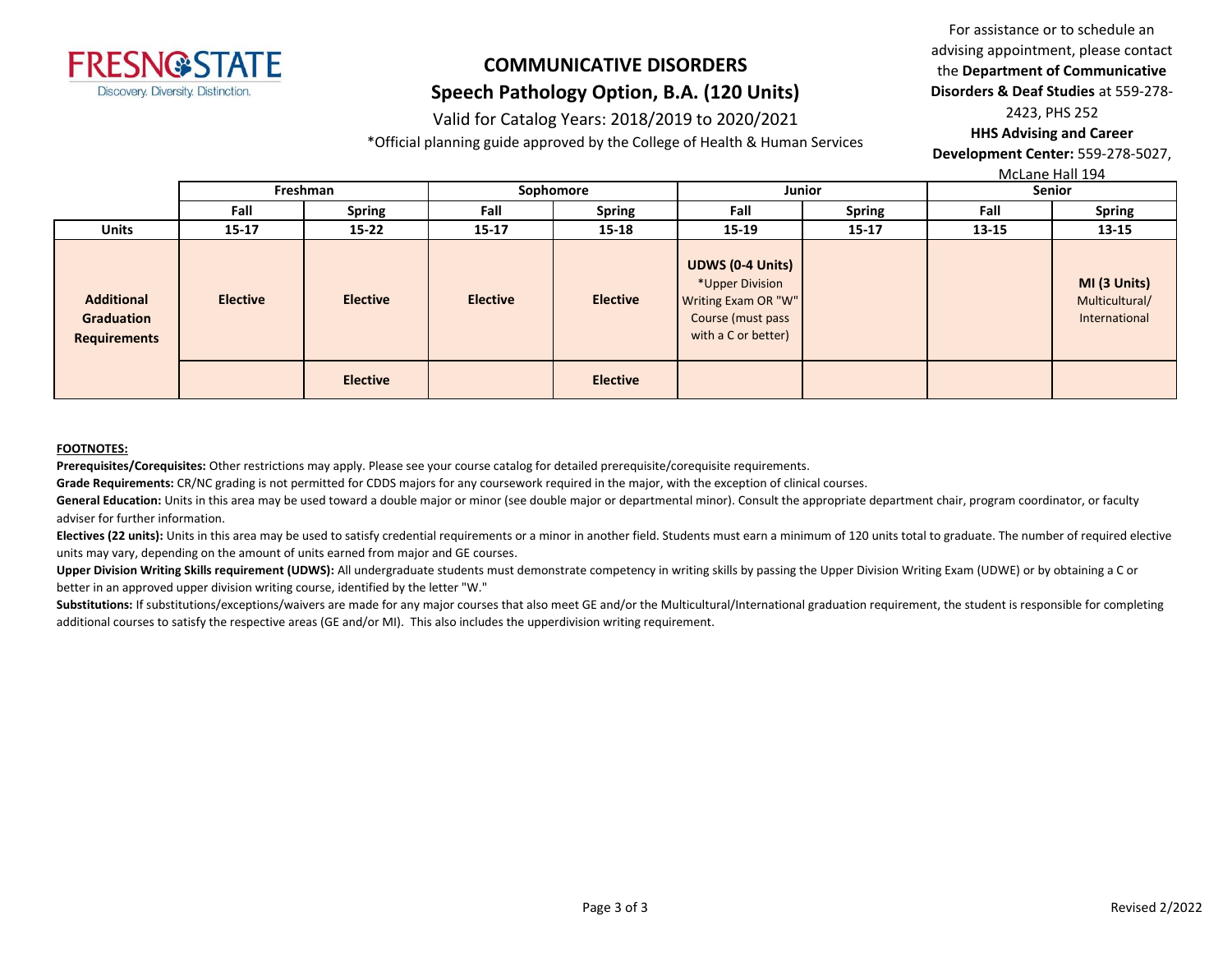

#### Valid for Catalog Years: 2015/2016 to 2017/2018

\*Official planning guide approved by the College of Health & Human Services

For assistance or to schedule an advising appointment, please contact the **Department of Communicative Disorders & Deaf Studies** at 559-278- 2423, PHS 252 **HHS Advising and Career Development** 

**Center:** 559-278-5027, McLane Hall 194

|                             |                                                                              | Freshman                                                                               |                                                                                                                             | Sophomore                                      |                                                                            | Junior                                                                                                                          |                                                                                                                                 | Senior                                                                                                                          |                                                                                            |
|-----------------------------|------------------------------------------------------------------------------|----------------------------------------------------------------------------------------|-----------------------------------------------------------------------------------------------------------------------------|------------------------------------------------|----------------------------------------------------------------------------|---------------------------------------------------------------------------------------------------------------------------------|---------------------------------------------------------------------------------------------------------------------------------|---------------------------------------------------------------------------------------------------------------------------------|--------------------------------------------------------------------------------------------|
|                             |                                                                              | Fall                                                                                   | <b>Spring</b>                                                                                                               | Fall                                           | <b>Spring</b>                                                              | Fall                                                                                                                            | <b>Spring</b>                                                                                                                   | Fall                                                                                                                            | <b>Spring</b>                                                                              |
|                             | <b>Units</b>                                                                 | $15 - 17$                                                                              | $15 - 22$                                                                                                                   | $15 - 17$                                      | $15 - 18$                                                                  | 15-19                                                                                                                           | $15 - 17$                                                                                                                       | 13-15                                                                                                                           | 13-15                                                                                      |
| General<br><b>Education</b> |                                                                              | <b>A1 (3 Units)</b><br><b>Oral Communication</b><br>*Must pass with a C<br>or better   | <b>A3 (3 Units)</b><br><b>Critical Thinking</b><br>*Must pass with a C<br>or better                                         | <b>B2 (3-4 Units)</b><br><b>Life Sciences</b>  | C1/C2 (3-4 Units)<br><b>Arts or Humanities</b>                             | IB (3 Units)<br><b>Physical Universe &amp;</b><br>Its Life Forms                                                                | IC (3-4 Units)<br><b>Arts &amp; Humanities</b>                                                                                  |                                                                                                                                 | MI (3 Units)<br>Multicultural/Internation<br>al                                            |
|                             | A2 (3 Units)<br>Written<br>Communication<br>*Must pass with a C<br>or better | <b>B1 (3-4 Units)</b><br><b>Physical Sciences</b>                                      | C <sub>2</sub><br><b>CDDS 92 (3 Units)</b><br><b>Humanities</b><br>[Pre-Req: GE A2;<br>CDDS 91 or instructor<br>permission] | D2 (3 Units)<br>American<br>Government         |                                                                            | <b>ID (3-4 Units)</b><br>Social, Political, &<br><b>Economic Institutions</b>                                                   |                                                                                                                                 |                                                                                                                                 |                                                                                            |
|                             |                                                                              | <b>B4 (3-4 Units)</b><br>Quantitative<br>Reasoning<br>*Must pass with a C<br>or better | <b>B3 (0-3 Units)</b><br>Lab                                                                                                | <b>D1 (3 Units)</b><br><b>American History</b> | E1 (3 Units)<br>Lifelong<br><b>Understanding &amp; Self</b><br>Development |                                                                                                                                 |                                                                                                                                 |                                                                                                                                 |                                                                                            |
|                             |                                                                              |                                                                                        | <b>C1 (3-4 Units)</b><br>Arts                                                                                               | <b>D3 (3 Units)</b><br><b>Social Science</b>   |                                                                            |                                                                                                                                 |                                                                                                                                 |                                                                                                                                 |                                                                                            |
|                             | <b>CDDS 91 (3 Units)</b>                                                     |                                                                                        |                                                                                                                             |                                                | <b>CDDS 80 (3 Units)</b>                                                   | <b>CDDS 105</b><br>(3 Units)<br>[Pre-Req: Minimum<br>3.0 GPA in CDDS 80,<br>95, 101, 102 (all<br>passed with a C or<br>better)] | <b>CDDS 103</b><br>(3 Units)                                                                                                    | <b>CDDS 107 (1-3 Units)</b><br>[Pre-Req: CDDS 80, 95,<br>101, 102, 103, 105;<br>Co-Req: CDDS 110]                               |                                                                                            |
|                             | <b>Major</b>                                                                 |                                                                                        |                                                                                                                             |                                                |                                                                            | CDDS 95 (3 Units)                                                                                                               | <b>CDDS 109</b><br>(3 Units)<br>[Pre-Req: Minimum<br>3.0 GPA in CDDS 80,<br>95, 101, 102 (all<br>passed with a C or<br>better)] | <b>CDDS 115</b><br>(3 Units)<br>[Pre-Req: Minimum<br>3.0 GPA in CDDS 80,<br>95, 101, 102 (all<br>passed with a C or<br>better)] | <b>CDDS 110 (3 Units)</b><br>[Pre-Req: CDDS 80, 95,<br>101, 102, 105;<br>Co-Req: CDDS 107] |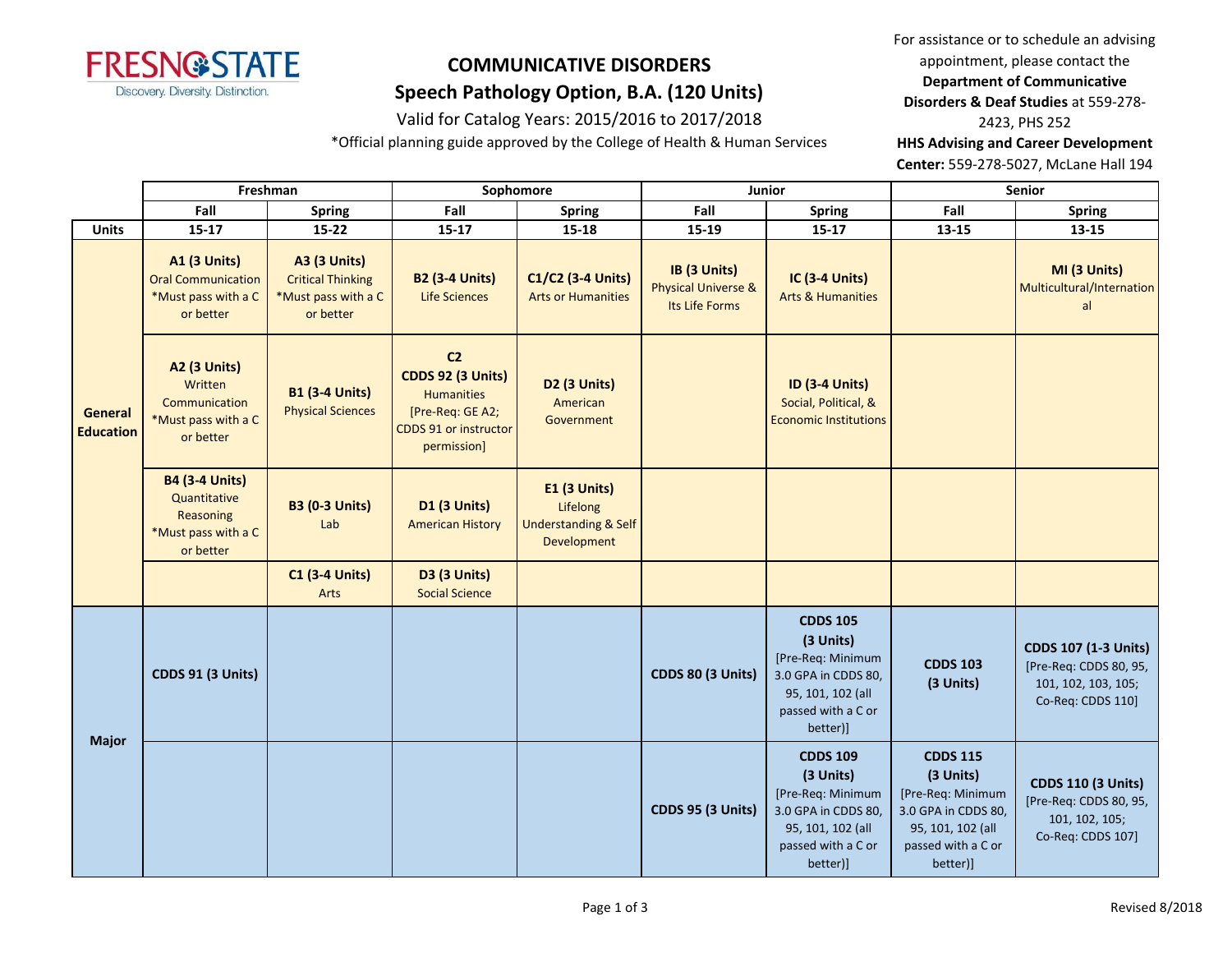

#### Valid for Catalog Years: 2015/2016 to 2017/2018

\*Official planning guide approved by the College of Health & Human Services

For assistance or to schedule an advising appointment, please contact the **Department of Communicative Disorders & Deaf Studies** at 559-278- 2423, PHS 252

**HHS Advising and Career Development** 

**Center:** 559-278-5027, McLane Hall 194

|                  | Freshman        |                 |                 | Sophomore       | Junior                                                                                                        |                              | Senior                                                                                                                              |                                                                                                                        |
|------------------|-----------------|-----------------|-----------------|-----------------|---------------------------------------------------------------------------------------------------------------|------------------------------|-------------------------------------------------------------------------------------------------------------------------------------|------------------------------------------------------------------------------------------------------------------------|
|                  | Fall            | <b>Spring</b>   | Fall            | <b>Spring</b>   | Fall                                                                                                          | <b>Spring</b>                | Fall                                                                                                                                | <b>Spring</b>                                                                                                          |
| <b>Units</b>     | $15 - 17$       | $15-22$         | $15 - 17$       | $15 - 18$       | 15-19                                                                                                         | $15 - 17$                    | $13 - 15$                                                                                                                           | $13 - 15$                                                                                                              |
|                  |                 |                 |                 |                 | <b>CDDS 101</b><br>(3 Units)                                                                                  | <b>CDDS 114</b><br>(3 Units) | <b>CDDS 117</b><br>(3 Units)<br>[Pre-Req: Minimum<br>3.0 GPA in CDDS 80,<br>95, 101, 102 (all<br>passed with a C or<br>better)]     | <b>CDDS 116 (3 Units)</b><br>[Pre-Req: CDDS 105, 109,<br>or 115]                                                       |
| <b>Major</b>     |                 |                 |                 |                 | <b>CDDS 102</b><br>(3 Units)                                                                                  |                              | <b>CDDS 128</b><br>$(1-3$ Units)<br>[Pre-Req: CDDS 80,<br>95, 102; Co-Req:<br>CDDS 131]<br>*Priority will be given<br>to seniors    | <b>CDDS 172 (3 Units)</b><br>[Pre-Req: Minimum 3.0<br>GPA in CDDS 80, 95, 101,<br>102 (C or better in each<br>course)] |
|                  |                 |                 |                 |                 |                                                                                                               |                              | <b>CDDS 131</b><br>(3 Units)<br>[Pre-Req: CDDS 80,<br>95, 102; Co-Req:<br><b>CDDS 128]</b><br>*Priority will be given<br>to seniors |                                                                                                                        |
| <b>Electives</b> | <b>Elective</b> | <b>Elective</b> | <b>Elective</b> | <b>Elective</b> | <b>UDWS (0-4 Units)</b><br>*Upper Division<br>Writing Exam OR "W"<br>Course (must pass<br>with a C or better) |                              |                                                                                                                                     |                                                                                                                        |
|                  |                 | <b>Elective</b> |                 | <b>Elective</b> |                                                                                                               |                              |                                                                                                                                     |                                                                                                                        |